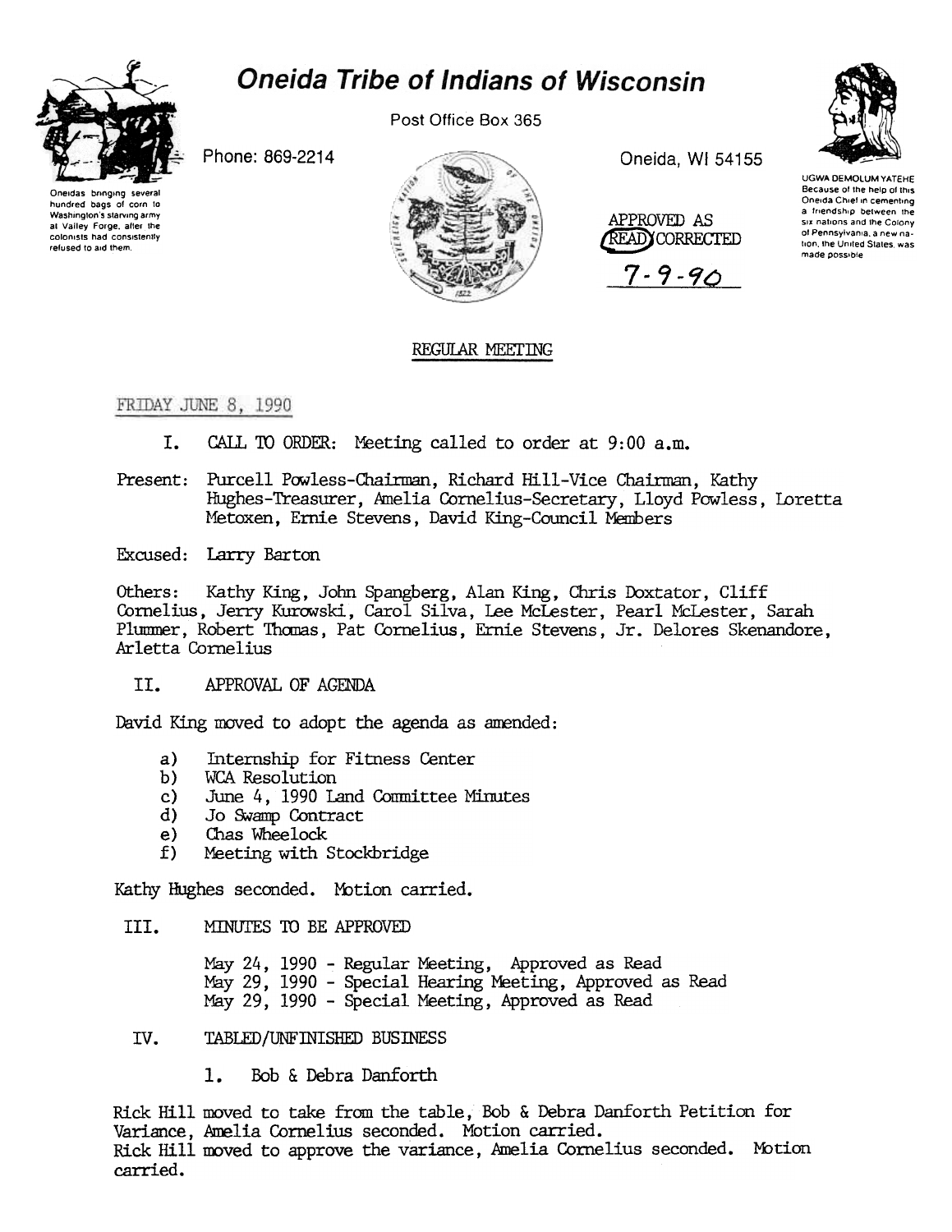ONEIDA TRIBE OF INDIANS OF WISCONSIN REGULAR MEETING - JUNE 8, 1990 Page 2

New EIrployee Introduction: Betty Tiesh, Barbara Andrea, Judy Skenandore, Connie Hillard, Wendell Cornelius, Christy Dunlap, Mercie Danforth, Bruce Danforth

- v. REPORTS:
	- 1. HUMAN RESOURCES
		- a) Transfers/Reassignments:
			- $1)$ Transfer of Margaret King-Francour to Photographer/Reporter Intern, from Photo Technician Oneida' Printing
			- Reassignment of Annette Dessart to Food Service Worker-Bingo from Food Service Shift Supervisor-Bingo
- NEW BUSINESS
	- 1. RESOLUTIONS
		- BIA Roads Grant for Flying Leaf Subdivision Reconstruction Resolution-Loretta Metoxen

2)<br>
VI. NEW BUSINESS<br>
1. RESOLUTI<br>
4. BI<br>
Re<br>
WHEREAS, a Tribal gove<br>
with the Bureau of Ind<br>
Construction Project t<br>
II), and the Oneida Construction<br>
wishes to exercise this<br>
this Bureau of Indian<br>
WHEREAS, the Oneida Tr WHEREAS, a Tribal governing body is eligible to apply for contracts/grants of contracts of Contracts (and administer the Contract roods in the Flying Leaf Subdivistic II), and the Oneida community Housing (Site I), and WHE with the Bureau of Indian Affairs to plan, conduct, and administer the Road Construction Project to reconstruct roads in the Flying Leaf Subdivision (Site II), and the Oneida camunity Housing (Site I), and

WHEREAS, the Oneida Tribe of Indians of Wisconsin has determined that it wishes to exercise this contract/grant option by contracting and adninistering this Bureau of Indian Affairs Roads Project.

WHEREAS, the Oneida Tribe of Indians of Wisconsin wishes to contract a negotiated bid contract under the provision that there are sufficient funds to complete the entire scope of the project.

NOW, THEREFORE BE IT RESOLVED: that the Tribal Chairman/Vice-Chairman are authorized to both negotiate and execute the contract/grant and any amendments thereto,

The authorities granted herein shall be effective until such tine as the Tribal governing body takes further action by resolution,

The Tribal governing body reserves the right to review the contract/grant and any amendments thereto before execution.

Rick Hill moved to adopt Resolution #6-8-90-A, Loretta Metoxen seconded. Motion carried.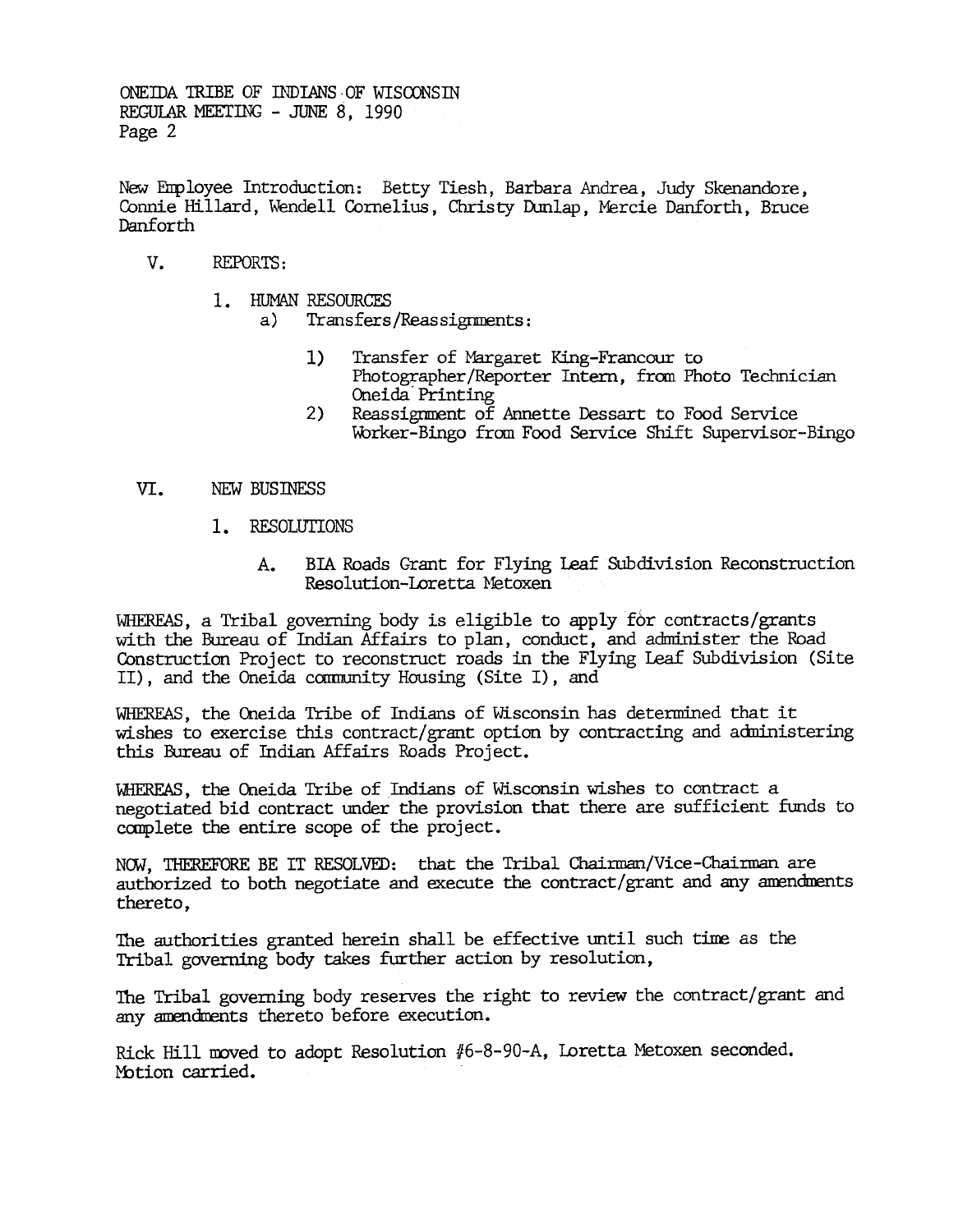ONEIDA TRIBE OF mDIANS OF WISCONSrn JUNE 8, 1990 - REGULAR MEETING Page 3

2. REQUESTS:

A. Highway Easements on 172 - Chris Doxtator

David King moved to approve, Loretta Metoxen seconded. Motion carried.

- B. Finance & Appropriation Recommendations Kathy Hughes
- 1. Amerindian Request - \$10,000 shortfall in the Room-at-the-Inn renovation. Recommend approval with funding from the Legislative Support budget. Rick Hill moved to approve, David King seconded. Motion carried. Loretta Metoxen abstained.
- 2. Youth Summit '90 Request is for \$733 to send six students to the conference. Recommend forwarding the Community Support for consideration. Amelia Cornelius moved to approve, Ernie Stevens seconded. Motion carried.
- students. F&A recommends referring to Thelma McLester for approximately \$1,000 from savings in her budget and to Community Support for \$500. David King noved to approve, Ernie Stevens seconded. Motion carried.
- Headstart Expansion Proposal -Tabled for additional paperwork. 4. Will be brought back on June 20, 1990 agenda. No Action
- NHC Tennis Court Upgrade Cost estimate is  $$2,889$ . F&A recommends approval if funds are available in Fitness Center budget. Rick Hill moved to approve, David King seconded. Motion carried. 5.
- Time Capsule Plaque Refer to Kathy King for gathering information and bring back to Finance & Appropriations if necessary. No action. 6.
- 3. Summer Learning Camp Request is for assistance in sending 10 Occidions (10 O:1eida 10 O:1eida 10 O:1eida 10 O:1eida 10 O:1eida 10 O:1eida 10 O:1eida 10 O:1eida 10 O:1eida 10 O:1eida 10 O:1eida 10 O:1eida 10 O:1eida 1 ORTEK - Request is to guarantee a loan for \$115,000 to be extinguished with a BIA loan guarantee in October 1990. F&A recommends approval of the request with the partner also loaning \$115,000. Ridk Hill moved to approve, Ernie Stevens seconded. Motion carried. Amelia Cornelius abstained. 7.
	- c. Credit Card Usage -Kathy Hughes

The Audit Committee recommends to discontinue the use of Mastercard Credit Cards and American Express credit cards issued by the Tribe.

Rick Hill moved to approve the recommendation, Ernie Stevens seconded. Motion carried. Kathy HUghes stated that this will be effective July I, 1990 in order to close out the accounts.

Interim Utilities Board - Sarah Plummer

Amelia Cornelius moved to approve the recommendation of Father Dolan as the County representative for the Interim Utilities Board, David King seconded. Motion carried.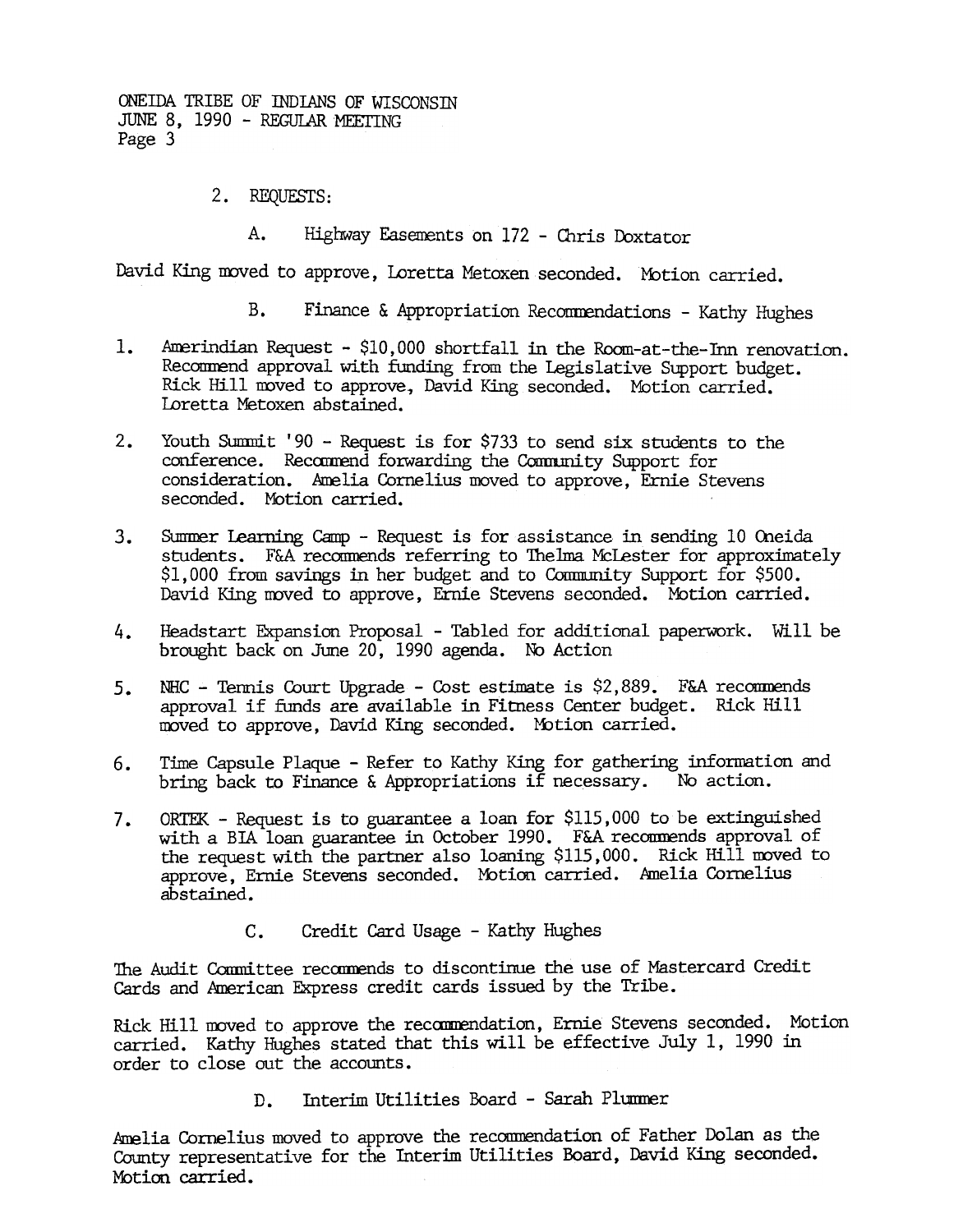ONEIDA TRIBE OF INDIANS OF WISCONSIN JUNE 8, 1990 - REGULAR MEETING Page 4

## E. Fnvirornrental Policy -John Spangberg

Amelia Cornelius moved to table, Kathy Hughes seconded. Motion carried.

F. 1990 Elections -Amelia Cornelius

Lloyd Powless moved to recommend July 21, 1990 for the tribal elections to the General Tribal Council, and to place first on the July 2, 1990 agenda. Kathy Hughes seconded. Loretta Metoxen opposed. For the records, she feels the decision 'should be made by the General Tribal Council according to the Election Ordinance and that setting the date is ambiguous and will not make a difference.

Kathy Hughes moved to appoint Donna White, Trish Farmer, and Chris Doxtator to the Election Board, Ernie Stevens seconded. Motion carried.

G. General Tribal Council Meeting - Debbie Powless

Rick Hill moved to approve the request for a Special General Tribal Council meeting for June 30, 1990 at 10:00 a.m. at the Norbert Hill Center for Per Capita Plan, Loretta Metoxen seconded. "Motion carried.

> Request for special meeting with Oneida Housing Authority H. - Cliff Webster

Loretta Metoxen moved to approve a meeting on June 20, 1990 at  $4:30$  p.m., David King seconded. Motion carried.

> Request for Travel Support from ORCOA - Wendell McLester I.

Rick Hill moved to refer to Finance & Appropriations for funding, Loretta Metoxen seconded. Motion carried.

> J. HONOR Requests - Sharon Metz/Amelia Cornelius

No action

hnerican Indian Graduate Center 1989 Arinua1 Report -  $K_{\bullet}$ Loretta Metoxen

Loretta Metoxen moved to approve sending letters of support, Ernie Stevens seconded. Motion carried.

L. Timber Wolf Alliance - Loretta Metoxen

Loretta Metoxen moved to appoint Marvin Lucas as the delegate and Ron Hill as the alternate, Ernie stevens seconded. Motion carried.

CONTRACTS / AGREEMENIS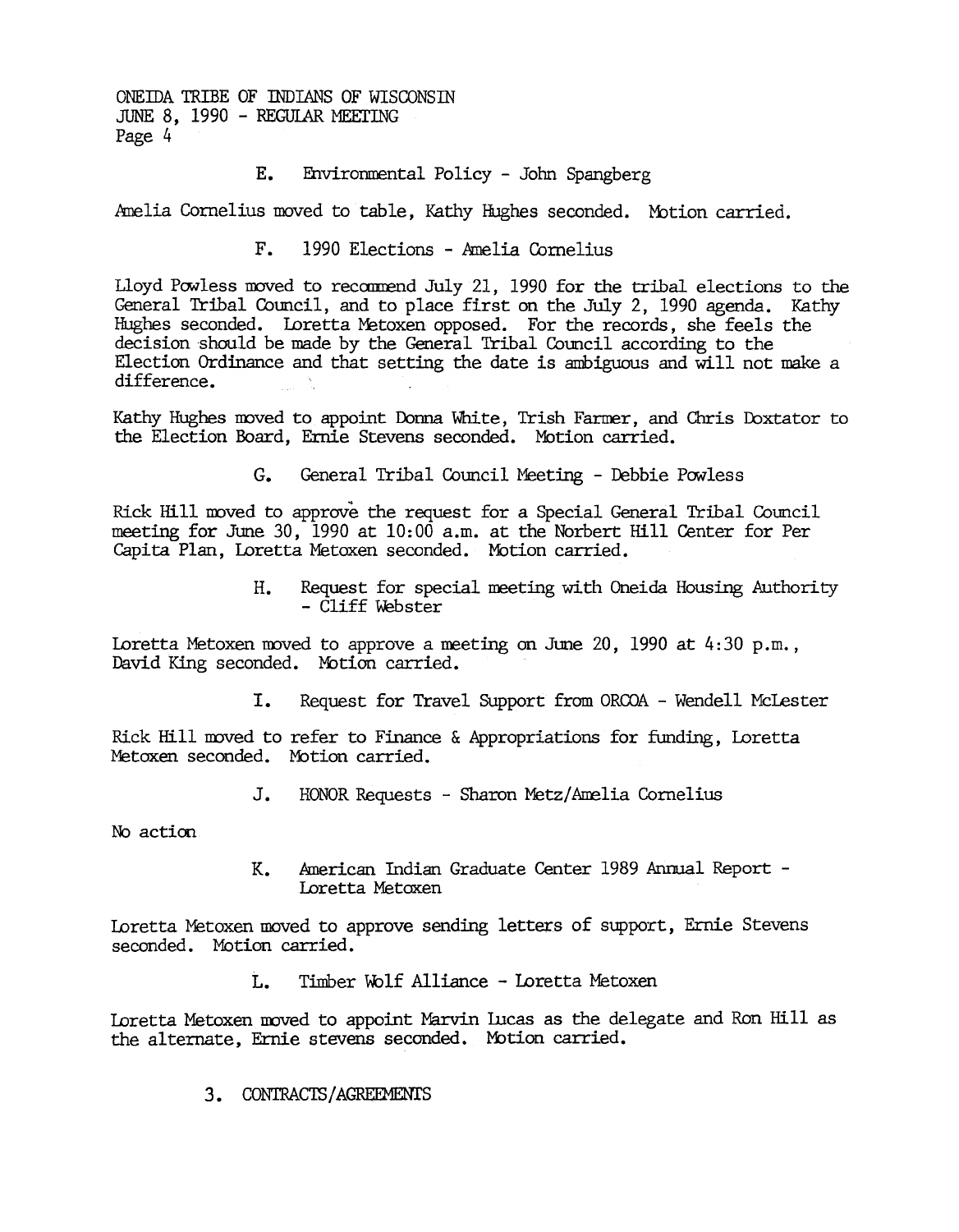ONEIDA TRIBE OF INDIANS OF WISCONSIN JUNE 8, 1990 - REGULAR MEETING Page 5

- TRAVEL/VACATION
	- A. Travel for Lloyd Powless:<br>1) Madison. WI 6/15/90 i
		- Madison, WI 6/15/90 for Indian Issues Conference Planning Committee Mtg.
		- 2) Milwaukee, WI 6/19/90 for WAC Board Mtg.<br>3) Mole Lake Reservation 6/20/90 for Census
		- Mole Lake Reservation 6/20/90 for Census-Local Review Training & Debriefing

Rick Hill moved to approve the three travel requests for Lloyd Powless, David King seconded. Mbtion carried. Lloyd Powless abstained.

> B. Travel for Loretta Metoxen to Denver, CO for National Indian ErNironmental Organizatiooal Plarming Mtg, 6/11/90  $-6/13/90$

Lloyd Powless moved to approve travel for Loretta Metoxen, Ernie Stevens seconded. Motion carried. Loretta Metoxen abstained.

> c. Vacation for Rick Hill June 14-21, 1990, and July 2, 3, 5, 6,9 &10,1990

David King moved to approve vacation for Rick Hill, Ernie Stevens seconded. Motion carried.

## VII. **OTHER**

 $\mathbf{1}$ . Fitness Intern

Kathy Hughes moved to approve, Amelia Cornelius seconded. Motion carried.

WHEREAS, the Oneida Tribe maintains a policy of resolution by conciliation and negotiation of issues of governance with any other government, federal, state, or local as an act of governmental sovereignty, and

WHEREAS, issues of jurisdiction and regulation from time to time arise between governnents, and

WHEREAS, the Oneida Tribe vigorously protects its Treaty Rights and the rights of all Tribes reserved pursuant to Treaties entered into with the United States and upheld by the Suprene. Court, and

2. WCA RESOLUTION #6-8-90-B<br>WHEREAS, the Oneida Tribe maintains a p<br>negotiation of issues of governance wit<br>or local as an act of governmental sove<br>WHEREAS, issues of jurisdiction and reg<br>governments, and<br>WHEREAS, the Onei WHEREAS, federal legislation to limit Indian Treaty rights has been upheld by the United States Supreme Court based upon an arbitrary concept of Plenary Power, and

WHEREAS, anti-Indian forces have fran tine to tine made a concerted effort to abrogate those governmental rights reserved to Indians by Constitutional Treaties by litigation and federal legislation, and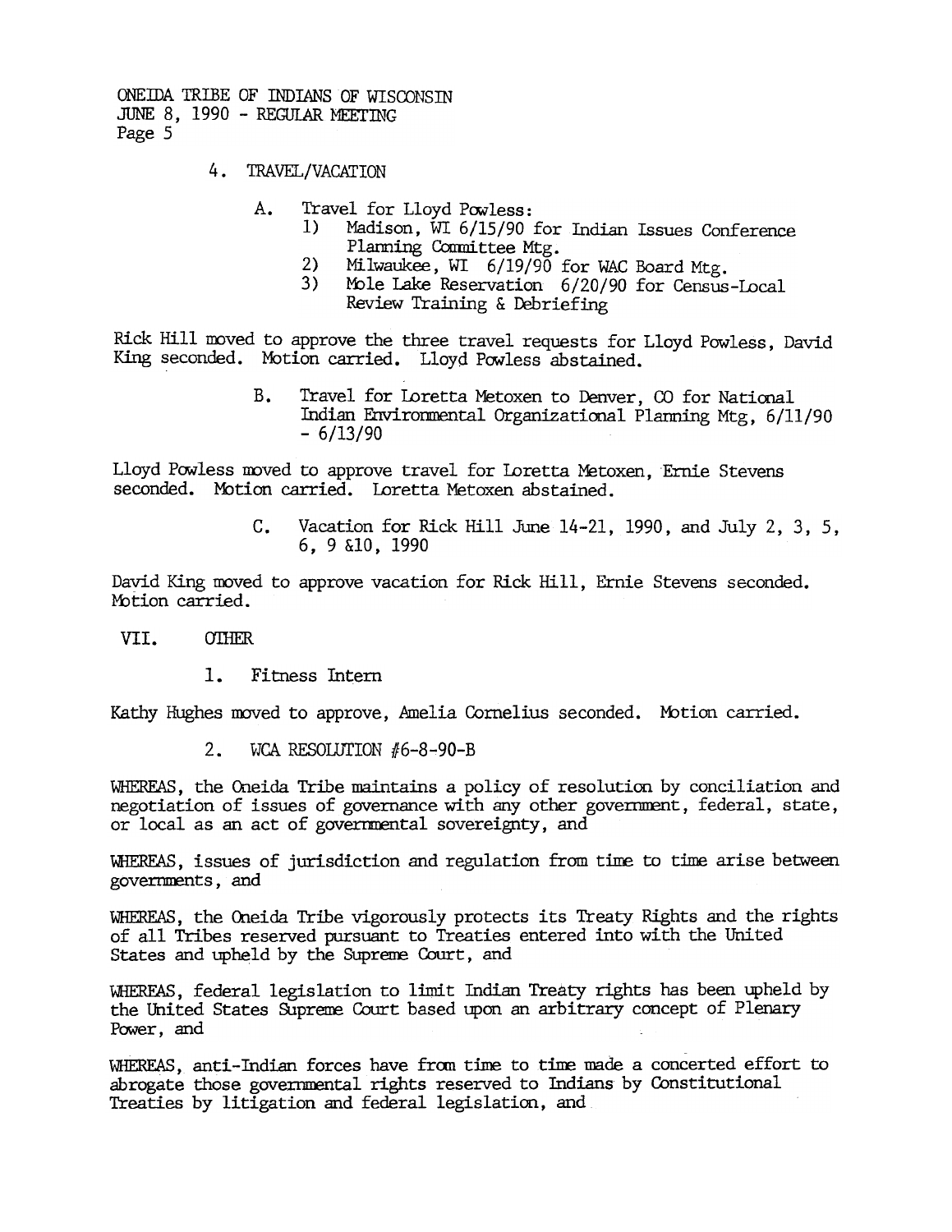ONEIDA TRIBE OF INDIANS OF WISCONSIN JUNE 8, 1990 - REGULAR MEETING Page 6

Resolution #6-8-90-B (Continued)

WHEREAS, the Wisconsin Counties Association is an organization representing all 72 county governments in Wisconsin including those effected by the Chippewa off-reservation Treaty rights, and

WHEREAS, the Wisconsin Counties Association continues to perpetuate its intention to abrogate Treaties under the title of The National Coalition on Federal Indian Policy, and

WHEREAS, the National Coalition on Federal Indian Policy has approved a resolution which would remove the judicial process as an option to Tribes in resolving their differences with non-Indian governments by the Congressional establishment of a "non-judicial conflict resolution procedure," and

WHEREAS, the National Coalition on Federal Indian Policy is meeting in Washington, D.C., June 15 & 16, 1990, in an attempt to perpetuate and further this resolution without allowing input and comment from Indians until after the business of the meeting has concluded, and

WHEREAS, the Oneida Tribe is gravely concerned that general and sensationalized issues generated at meetings by anti-Indian and anti-Treaty partisans whose intransigent views have been publicized and are characterized by threats to seek "federally legislated" solutions to local Indian problems, and

WHEREAS, such attempts to stampede the United States Congress into ill-advised and over general legislation which will not only confuse and separate individual issues of local concern but attempts to homogenize Indians issues. Such actions are based upon a spirit of meanness and devoid of serious responsibility. The Oneida Tribe deplores and will fight these actions.

NOW 'lliEREFORE BE IT RESOLVED: that the Oneida Tribe in protecting its sovereign governmental rights reserved by Treaty with the United States, Treaty of Oneida of 1838 (7 Stat., 566) will confront any and all attempts to abrogate our Treaty by federal legislation, includipg the Washington, D.C. meeting on June 15 & 16, 1990.

BE IT FURTHER RESOLVED: that the Oneida Tribe will join other Indian Tribes and National Indian Organizations in fighting, by all lawful neans, any and all attempts to abrogate or limit Indian Treaty Rights.

Amelia Cornelius moved to adopt Resolution #6-8-90-B, Loretta Metoxen seconded. Motion carried.

> $3.$ Chas Wheelock

Information on Elders & Youth Conference in Oklahoma